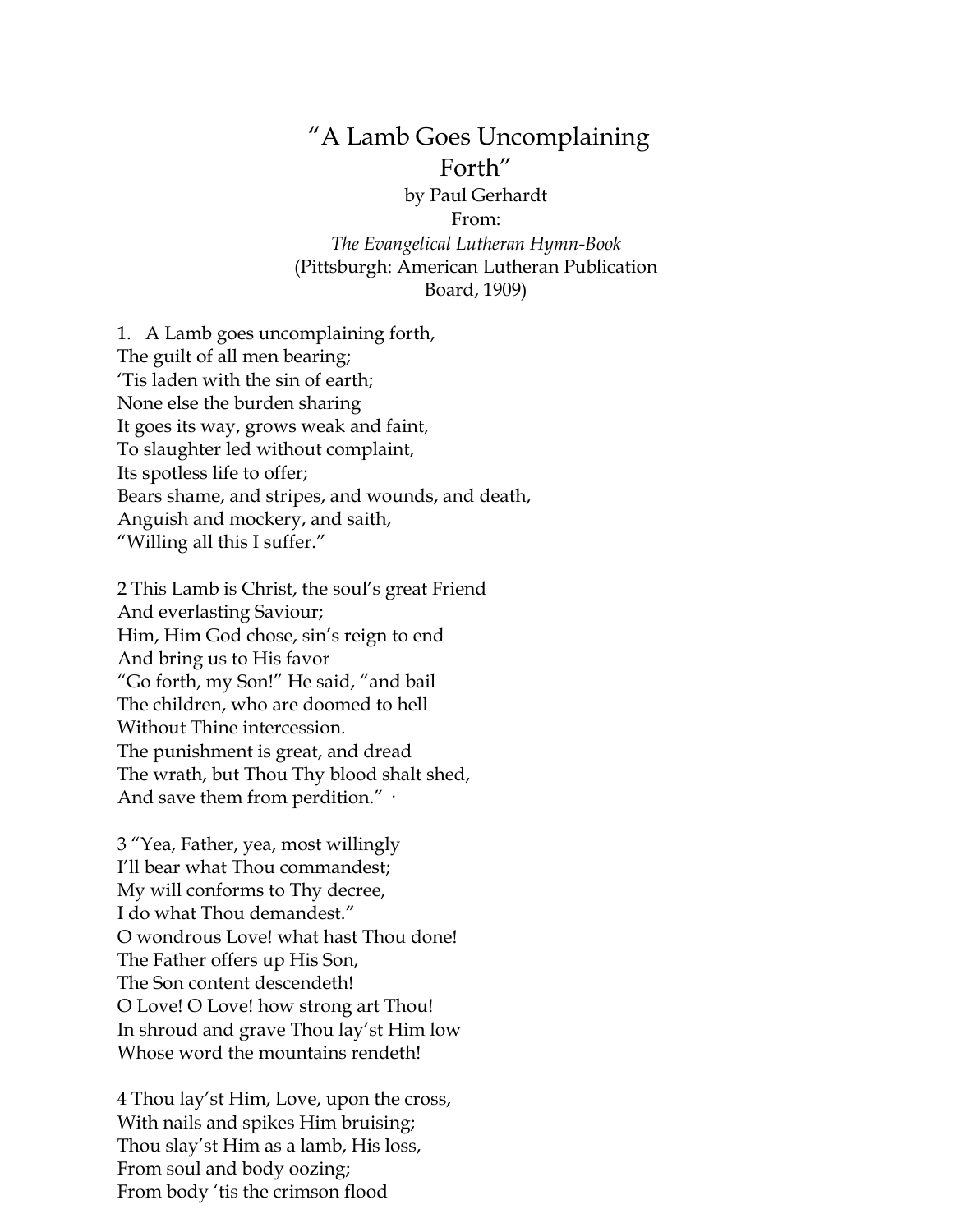Of precious sacrificial blood, From soul, the strength of anguish: My gain it is; sweet Lamb to Thee What can I give, whose love to me For me doth make Thee languish?

5 Lord, all my life I'll cleave to Thee, Thy love fore'er beholding, Thee ever, as Thou ever me, With loving arms enfolding. Yea, Thou shalt be my Beacon-light, To guide me safe through death's dark night, And cheer my heart in sorrow; Henceforth myself and all that's mine 'To Thee, my Saviour, I consign, From whom all things I borrow.

6 By morn and eve my theme shall be Thy mercy's wondrous measure; To sacrifice myself to Thee, My foremost aim and pleasure. My stream of life shall flow for Thee, Its steadfast current ceaselessly In praise to Thee outpouring; And all that Thou hast done for me, I'll treasure in my memory, Thy gracious love adoring.

7 Dilate, shrine of my heart, and swell, To Thee shall now be given A treasure that doth far excel The worth of earth and heaven. Away with the Arabian gold, With treasures of an earthly mold! I found a better jewel. My priceless treasure, Lord my God, Is Thy most holy, precious blood, Which flowed from wounds so cruel.

8 This treasure ever I'll employ, This ever aid shall yield me; In sorrow it shall be my joy, In conflict it shall shield me; In joy, the music of my feast, And when all else has lost its zest, This manna still shall feed me; In thirst my drink; in want my food;